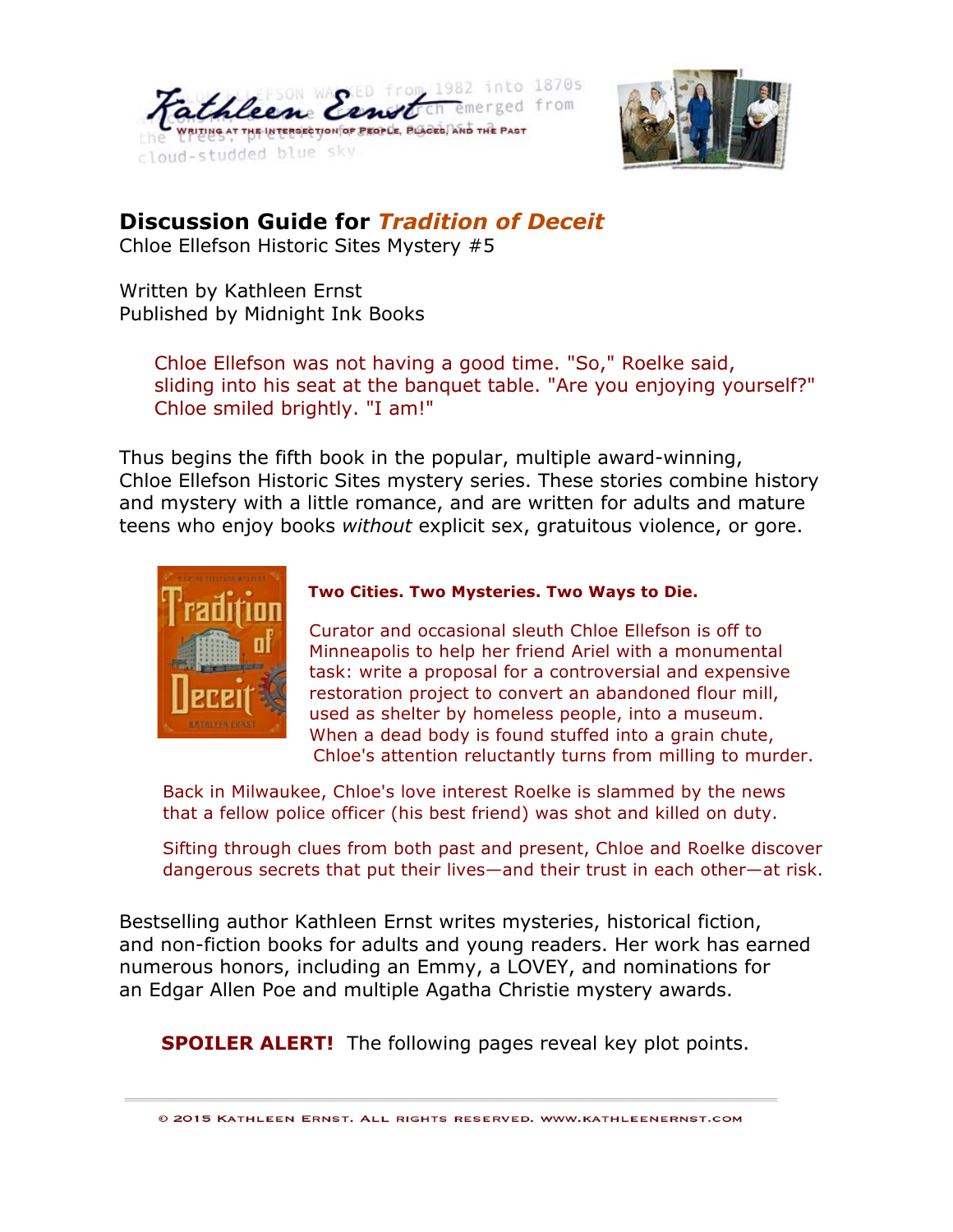



- 1. Chloe was angry that Ariel and Roelke kept secrets from her, but in the end, she found herself keeping secrets from the police and Roelke. Are there times when it's acceptable for someone to keep secrets from the police, or from someone they love? Were Chloe and Roelke justified? Is "deceit" an appropriate word if a person does not actually lie, but withholds information?
- 2. The *wycinanki* (pronounced vee-chee-non-kee) became an important symbol in the story. What did it reflect and reveal about Magdalena, Frania, Lidia, and Helen?
- 3. The plight of homeless people is a recurring plot point. In Minneapolis, in the period between the book's setting and the opening of the Mill City Museum, advocates occupied the abandoned mill to protest plans to revitalize the mill complex and riverfront area—and the resulting eviction of the homeless people living there.

The mill was a historic structure of international significance; there were no adequate resources to assist the people living there in the 1990s. Did the city and state make the right decision to create the museum and adjacent offices, shops, and condominiums?

- 4. The abuse of power is a major theme in *Tradition of Deceit*. What examples appear within the story? How are the abusers similar and different?
- 5. For the first time in the series, readers meet Roelke's brother Patrick. Based on the backstory revealed in *Tradition of Deceit*, do you think that Roelke's feelings about and behavior toward Patrick are fair? Should he try to forge a better relationship with Patrick?
- 6. Toby tried to protect his sister Ariel; Sister Mary Jude tried to protect the mill residents; Rick tried to protect his friends. In each case good intentions led to complex problems. Were the actions justified? Should they have made different choices from the beginning?